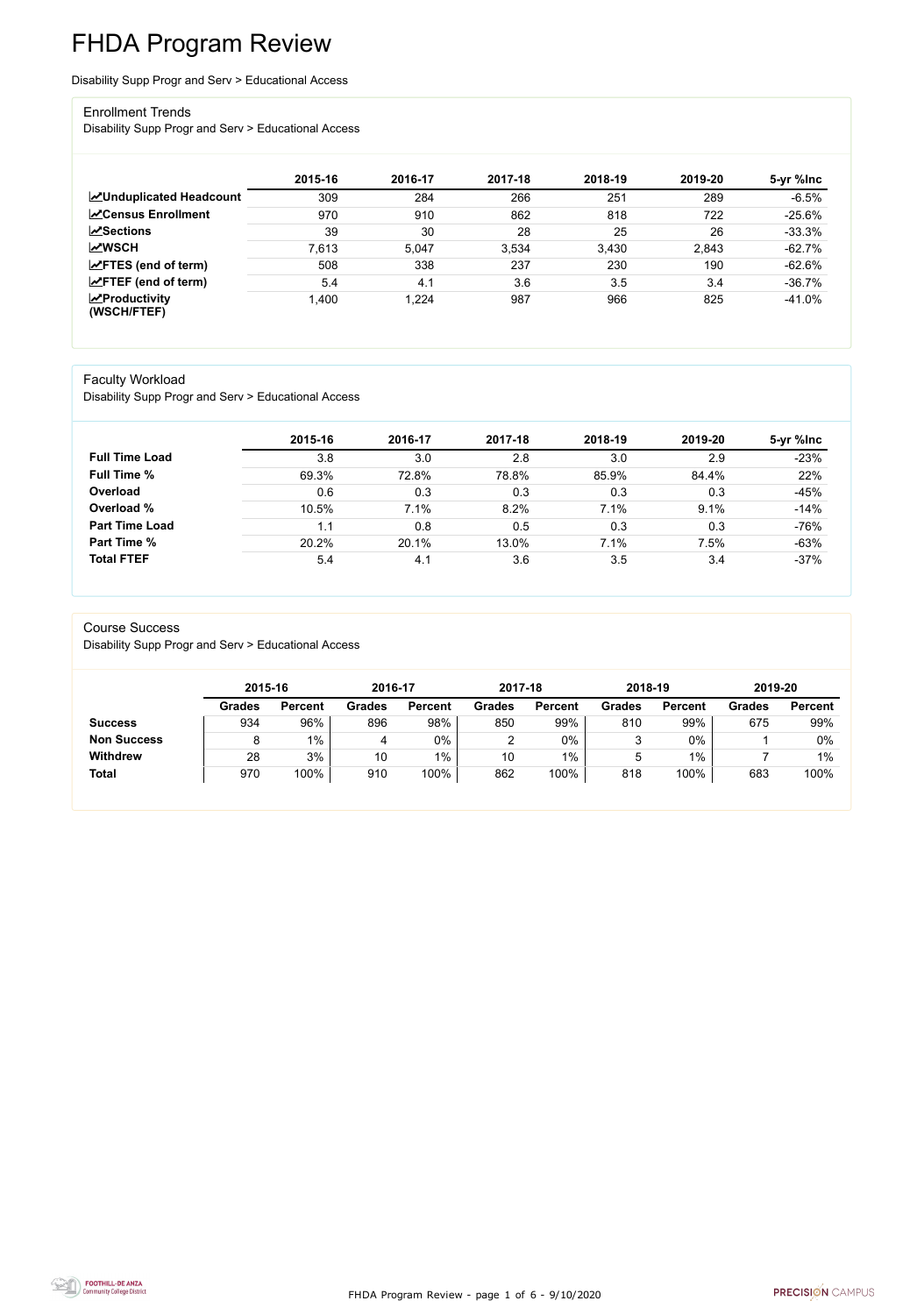FHDA Program Review - page 2 of 6 - 9/10/2020



## Course Success for African American, Latinx, and Filipinx Students

## Course Success for Asian, Native American, Pacific Islander, White, and Decline to State Students

|                    |               | 2015-16        |               | 2016-17        |               | 2017-18        | 2018-19       |                | 2019-20       |                |
|--------------------|---------------|----------------|---------------|----------------|---------------|----------------|---------------|----------------|---------------|----------------|
|                    | <b>Grades</b> | <b>Percent</b> | <b>Grades</b> | <b>Percent</b> | <b>Grades</b> | <b>Percent</b> | <b>Grades</b> | <b>Percent</b> | <b>Grades</b> | <b>Percent</b> |
| <b>Success</b>     | 276           | 96%            | 289           | 99%            | 273           | 98%            | 256           | 99%            | 221           | 99%            |
| <b>Non Success</b> |               | $1\%$          |               | $0\%$          |               | $1\%$          |               | $1\%$          |               | 0%             |
| <b>Withdrew</b>    |               | 3%             |               | $1\%$          |               | $1\%$          |               | 0%             |               | $1\%$          |
| <b>Total</b>       | 289           | 100%           | 293           | 100%           | 279           | 100%           | 259           | 100%           | 224           | 100%           |

|                    | 2015-16       |                | 2016-17       |                | 2017-18       |                | 2018-19       |                | 2019-20       |                |
|--------------------|---------------|----------------|---------------|----------------|---------------|----------------|---------------|----------------|---------------|----------------|
|                    | <b>Grades</b> | <b>Percent</b> | <b>Grades</b> | <b>Percent</b> | <b>Grades</b> | <b>Percent</b> | <b>Grades</b> | <b>Percent</b> | <b>Grades</b> | <b>Percent</b> |
| <b>Success</b>     | 658           | 97%            | 607           | 98%            | 577           | 99%            | 554           | 99%            | 454           | 99%            |
| <b>Non Success</b> |               | 1%             | າ<br>ິ        | 0%             |               | $0\%$          |               | $0\%$          |               | 0%             |
| <b>Withdrew</b>    | 19            | 3%             |               | $1\%$          | 6             | $1\%$          | 4             | $1\%$          |               | $1\%$          |
| <b>Total</b>       | 681           | 100%           | 617           | 100%           | 583           | 100%           | 559           | 100%           | 459           | 100%           |
|                    |               |                |               |                |               |                |               |                |               |                |

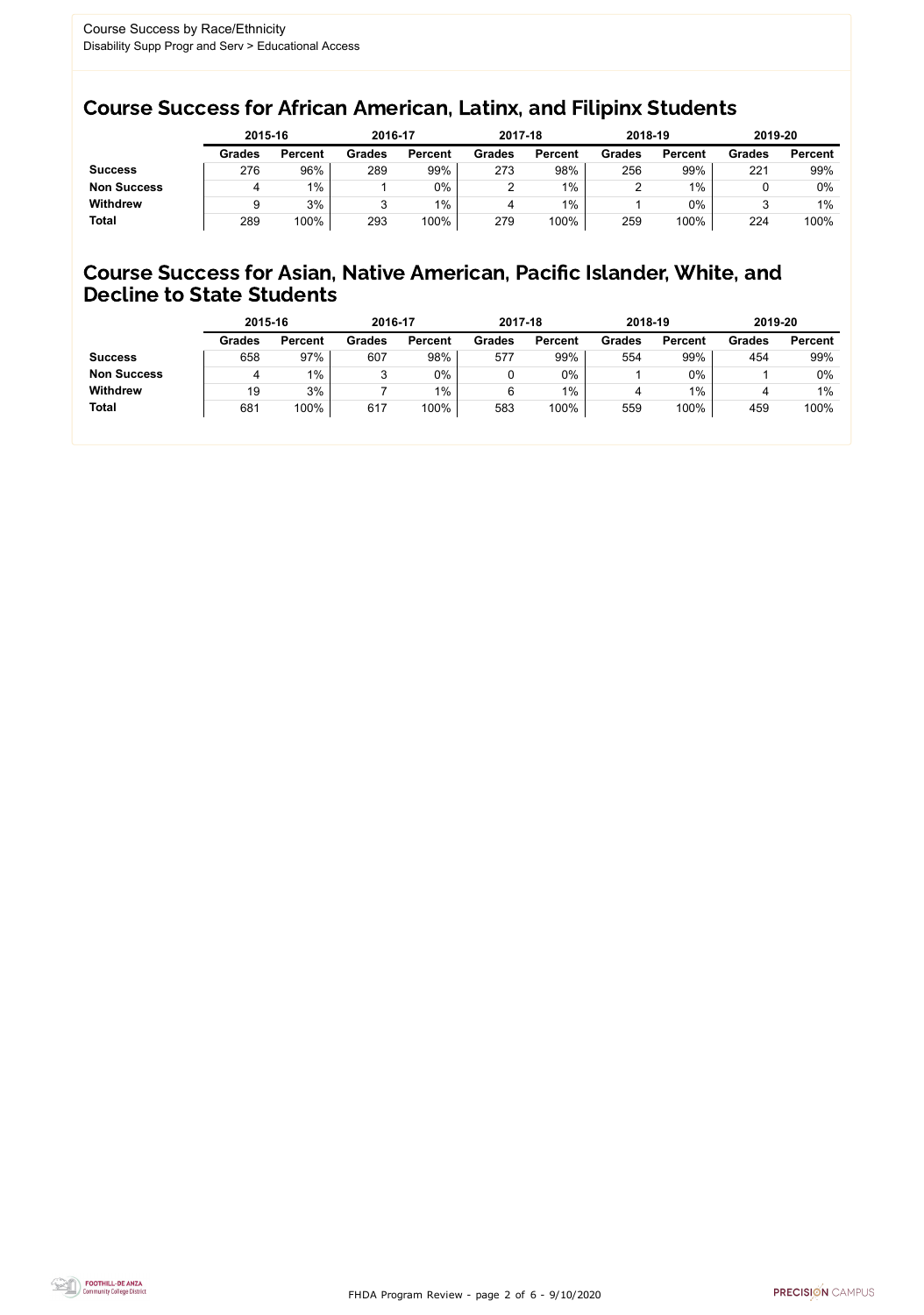

Some courses may continue to be listed but no longer have data due to renumbering or because the course was not offered in the past five years.



## by Gender

|                     |     | 2015-16        |     | 2016-17        |     | 2017-18        |     | 2018-19        |     | 2019-20        |  |
|---------------------|-----|----------------|-----|----------------|-----|----------------|-----|----------------|-----|----------------|--|
|                     | Enr | <b>Percent</b> | Enr | <b>Percent</b> | Enr | <b>Percent</b> | Enr | <b>Percent</b> | Enr | <b>Percent</b> |  |
| <b>Female</b>       | 479 | 49%            | 453 | 50%            | 404 | 47%            | 372 | 45%            | 328 | 45%            |  |
| <b>Male</b>         | 485 | 50%            | 453 | 50%            | 451 | 52%            | 435 | 53%            | 394 | 55%            |  |
| <b>Not Reported</b> |     | $1\%$          |     | 0%             |     | $1\%$          | 11  | $1\%$          |     | 0%             |  |
| <b>Total</b>        | 970 | 100%           | 910 | 100%           | 862 | 100%           | 818 | 100%           | 722 | 100%           |  |

# by Ethnicity

|                         | 2015-16        |                |     | 2016-17        |             | 2017-18        |                | 2018-19        | 2019-20 |                |
|-------------------------|----------------|----------------|-----|----------------|-------------|----------------|----------------|----------------|---------|----------------|
|                         | Enr            | <b>Percent</b> | Enr | <b>Percent</b> | Enr         | <b>Percent</b> | Enr            | <b>Percent</b> | Enr     | <b>Percent</b> |
| <b>African American</b> | 56             | 6%             | 48  | 5%             | 44          | 5%             | 35             | 4%             | 38      | 5%             |
| <b>Asian</b>            | 191            | 20%            | 220 | 24%            | 228         | 26%            | 212            | 26%            | 172     | 24%            |
| <b>Filipinx</b>         | 59             | 6%             | 58  | 6%             | 51          | 6%             | 54             | 7%             | 52      | 7%             |
| Latinx                  | 174            | 18%            | 187 | 21%            | 184         | 21%            | 170            | 21%            | 158     | 22%            |
| <b>Native American</b>  | 4              | $0\%$          | 5   | $1\%$          | 8           | $1\%$          | 8              | $1\%$          |         | $1\%$          |
| <b>Pacific Islander</b> | $\overline{2}$ | $0\%$          | 0   | $0\%$          | $\mathbf 0$ | $0\%$          | $\overline{2}$ | $0\%$          |         | $0\%$          |
| <b>White</b>            | 390            | 40%            | 316 | 35%            | 286         | 33%            | 292            | 36%            | 242     | 34%            |
| <b>Decline to State</b> | 94             | 10%            | 76  | 8%             | 61          | 7%             | 45             | 6%             | 52      | $7\%$          |
| <b>Total</b>            | 970            | 100%           | 910 | 100%           | 862         | 100%           | 818            | 100%           | 722     | 100%           |

# by Age

|              | 2015-16 |                |     | 2016-17        |     | 2017-18        |     | 2018-19        |     | 2019-20        |  |
|--------------|---------|----------------|-----|----------------|-----|----------------|-----|----------------|-----|----------------|--|
|              | Enr     | <b>Percent</b> | Enr | <b>Percent</b> | Enr | <b>Percent</b> | Enr | <b>Percent</b> | Enr | <b>Percent</b> |  |
| 19 or less   | 26      | 3%             | 12  | $1\%$          | 16  | 2%             | 19  | 2%             | 26  | 4%             |  |
| $20 - 24$    | 25      | 3%             | 51  | 6%             | 62  | 7%             | 59  | 7%             | 68  | 9%             |  |
| 25-39        | 244     | 25%            | 230 | 25%            | 208 | 24%            | 171 | 21%            | 173 | 24%            |  |
| $40 +$       | 675     | 70%            | 617 | 68%            | 576 | 67%            | 569 | 70%            | 455 | 63%            |  |
| <b>Total</b> | 970     | 100%           | 910 | 100%           | 862 | 100%           | 818 | 100%           | 722 | 100%           |  |

# by Education Level

|                           | 2015-16 |                |     | 2016-17        |     | 2017-18        | 2018-19 |                | 2019-20 |                |
|---------------------------|---------|----------------|-----|----------------|-----|----------------|---------|----------------|---------|----------------|
|                           | Enr     | <b>Percent</b> | Enr | <b>Percent</b> | Enr | <b>Percent</b> | Enr     | <b>Percent</b> | Enr     | <b>Percent</b> |
| <b>Bachelor or higher</b> | 6       | $1\%$          | 5   | $1\%$          | 5   | $1\%$          |         | $1\%$          |         | $0\%$          |
| <b>Associate</b>          | 6       | $1\%$          | 6   | $1\%$          | 11  | 1%             |         | 1%             |         | $1\%$          |
| <b>HS/Equivalent</b>      | 386     | 40%            | 328 | 36%            | 299 | 35%            | 241     | 29%            | 237     | 33%            |
| <b>All Other</b>          | 572     | 59%            | 571 | 63%            | 547 | 63%            | 564     | 69%            | 477     | 66%            |
| <b>Total</b>              | 970     | 100%           | 910 | 100%           | 862 | 100%           | 818     | 100%           | 722     | 100%           |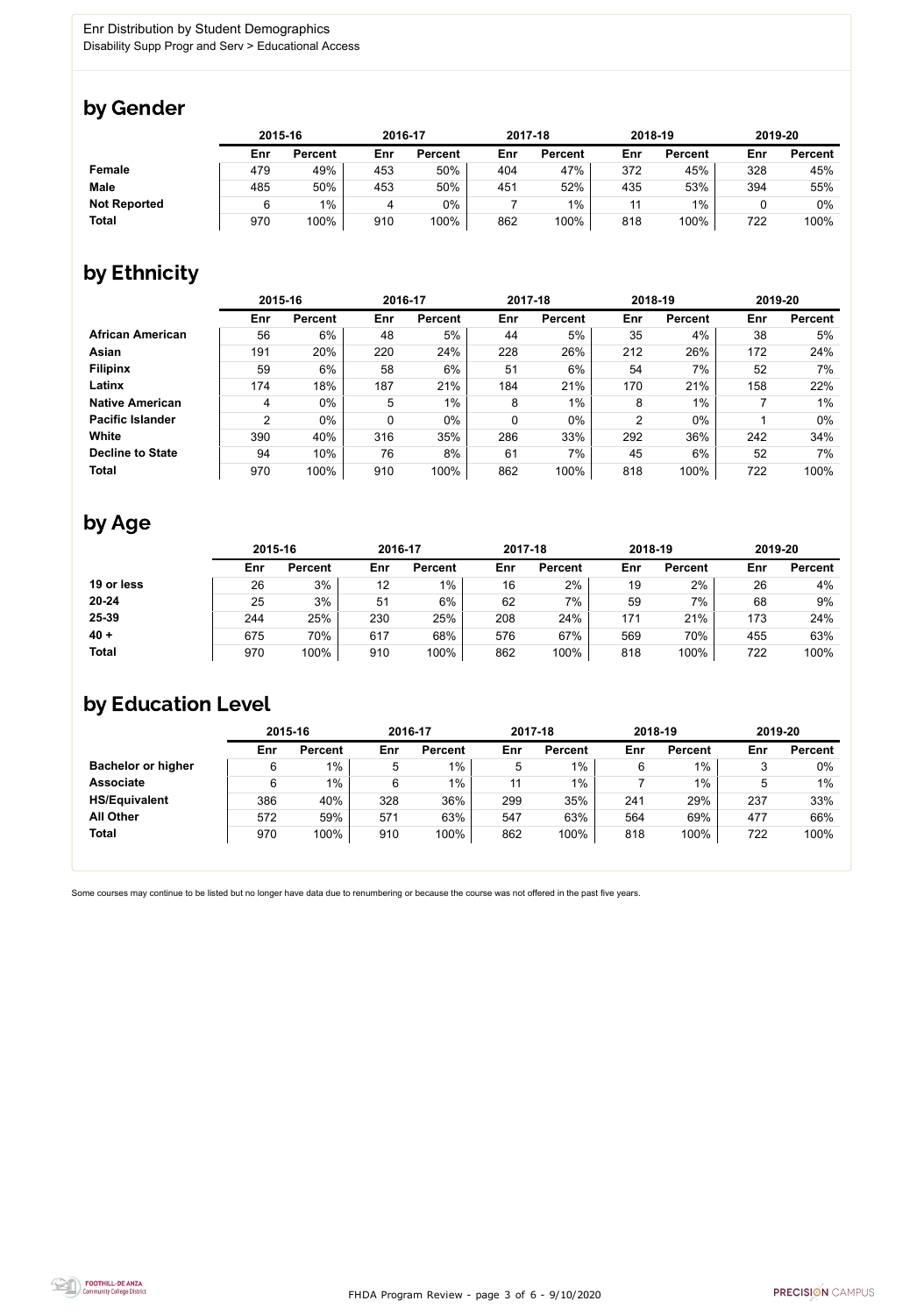FHDA Program Review - page 4 of 6 - 9/10/2020



## Success Rates by Gender Disability Supp Progr and Serv > Educational Access

|                     | 2019-20                                                                 |                |               |                |               |                |               |                |  |  |  |  |
|---------------------|-------------------------------------------------------------------------|----------------|---------------|----------------|---------------|----------------|---------------|----------------|--|--|--|--|
|                     | <b>Total</b><br><b>Withdrew</b><br><b>Non Success</b><br><b>Success</b> |                |               |                |               |                |               |                |  |  |  |  |
|                     | <b>Grades</b>                                                           | <b>Percent</b> | <b>Grades</b> | <b>Percent</b> | <b>Grades</b> | <b>Percent</b> | <b>Grades</b> | <b>Percent</b> |  |  |  |  |
| <b>Female</b>       | 301                                                                     | 99%            |               | $0\%$          |               | 1%             | 304           | 100%           |  |  |  |  |
| <b>Male</b>         | 374                                                                     | 99%            |               | 0%             | ხ             | $1\%$          | 379           | 100%           |  |  |  |  |
| <b>Not Reported</b> |                                                                         | N/A            |               | N/A            |               | N/A            |               | 100%           |  |  |  |  |
| All                 | 675                                                                     | 99%            |               | $0\%$          |               | $1\%$          | 683           | 100%           |  |  |  |  |

|                     | 2018-19        |                |                    |                |                 |                |               |                |  |  |  |  |  |
|---------------------|----------------|----------------|--------------------|----------------|-----------------|----------------|---------------|----------------|--|--|--|--|--|
|                     | <b>Success</b> |                | <b>Non Success</b> |                | <b>Withdrew</b> |                | <b>Total</b>  |                |  |  |  |  |  |
|                     | <b>Grades</b>  | <b>Percent</b> | <b>Grades</b>      | <b>Percent</b> | <b>Grades</b>   | <b>Percent</b> | <b>Grades</b> | <b>Percent</b> |  |  |  |  |  |
| <b>Female</b>       | 367            | 99%            |                    | $1\%$          | ັ               | 1%             | 372           | 100%           |  |  |  |  |  |
| <b>Male</b>         | 432            | 99%            |                    | 0%             | າ               | $0\%$          | 435           | 100%           |  |  |  |  |  |
| <b>Not Reported</b> | 11             | 100%           |                    | 0%             |                 | $0\%$          | 11            | 100%           |  |  |  |  |  |
| All                 | 810            | 99%            |                    | $0\%$          | $\mathbf b$     | 1%             | 818           | 100%           |  |  |  |  |  |

|                     |               | 2017-18                                                 |               |                |               |                |               |                |  |  |  |  |  |  |
|---------------------|---------------|---------------------------------------------------------|---------------|----------------|---------------|----------------|---------------|----------------|--|--|--|--|--|--|
|                     |               | <b>Withdrew</b><br><b>Non Success</b><br><b>Success</b> |               |                |               |                |               | <b>Total</b>   |  |  |  |  |  |  |
|                     | <b>Grades</b> | <b>Percent</b>                                          | <b>Grades</b> | <b>Percent</b> | <b>Grades</b> | <b>Percent</b> | <b>Grades</b> | <b>Percent</b> |  |  |  |  |  |  |
| <b>Female</b>       | 399           | 99%                                                     |               | 0%             | 4             | 1%             | 404           | 100%           |  |  |  |  |  |  |
| <b>Male</b>         | 444           | 98%                                                     |               | 0%             | 6             | $1\%$          | 451           | 100%           |  |  |  |  |  |  |
| <b>Not Reported</b> |               | 100%                                                    |               | 0%             |               | $0\%$          |               | 100%           |  |  |  |  |  |  |
| All                 | 850           | 99%                                                     |               | 0%             | 10            | $1\%$          | 862           | 100%           |  |  |  |  |  |  |

|                     |                | 2016-17        |                    |                |                 |                |               |                |  |
|---------------------|----------------|----------------|--------------------|----------------|-----------------|----------------|---------------|----------------|--|
|                     | <b>Success</b> |                | <b>Non Success</b> |                | <b>Withdrew</b> |                | <b>Total</b>  |                |  |
|                     | <b>Grades</b>  | <b>Percent</b> | <b>Grades</b>      | <b>Percent</b> | <b>Grades</b>   | <b>Percent</b> | <b>Grades</b> | <b>Percent</b> |  |
| Female              | 448            | 99%            |                    | 0%             | 4               | $1\%$          | 453           | 100%           |  |
| <b>Male</b>         | 444            | 98%            | ົ                  | 1%             | 6               | $1\%$          | 453           | 100%           |  |
| <b>Not Reported</b> | 4              | 100%           |                    | 0%             |                 | $0\%$          | 4             | 100%           |  |
| All                 | 896            | 98%            | 4                  | 0%             | 10              | $1\%$          | 910           | 100%           |  |

|                     | 2015-16                                                 |                |               |                |               |                |               |                |  |
|---------------------|---------------------------------------------------------|----------------|---------------|----------------|---------------|----------------|---------------|----------------|--|
|                     | <b>Withdrew</b><br><b>Non Success</b><br><b>Success</b> |                |               |                |               |                |               | <b>Total</b>   |  |
|                     | <b>Grades</b>                                           | <b>Percent</b> | <b>Grades</b> | <b>Percent</b> | <b>Grades</b> | <b>Percent</b> | <b>Grades</b> | <b>Percent</b> |  |
| Female              | 463                                                     | 97%            | 5             | 1%             |               | 2%             | 479           | 100%           |  |
| <b>Male</b>         | 465                                                     | 96%            | 3             | 1%             | 17            | 4%             | 485           | 100%           |  |
| <b>Not Reported</b> | 6                                                       | 100%           |               | $0\%$          | U             | $0\%$          | 6             | 100%           |  |
| All                 | 934                                                     | 96%            | 8             | $1\%$          | 28            | 3%             | 970           | 100%           |  |

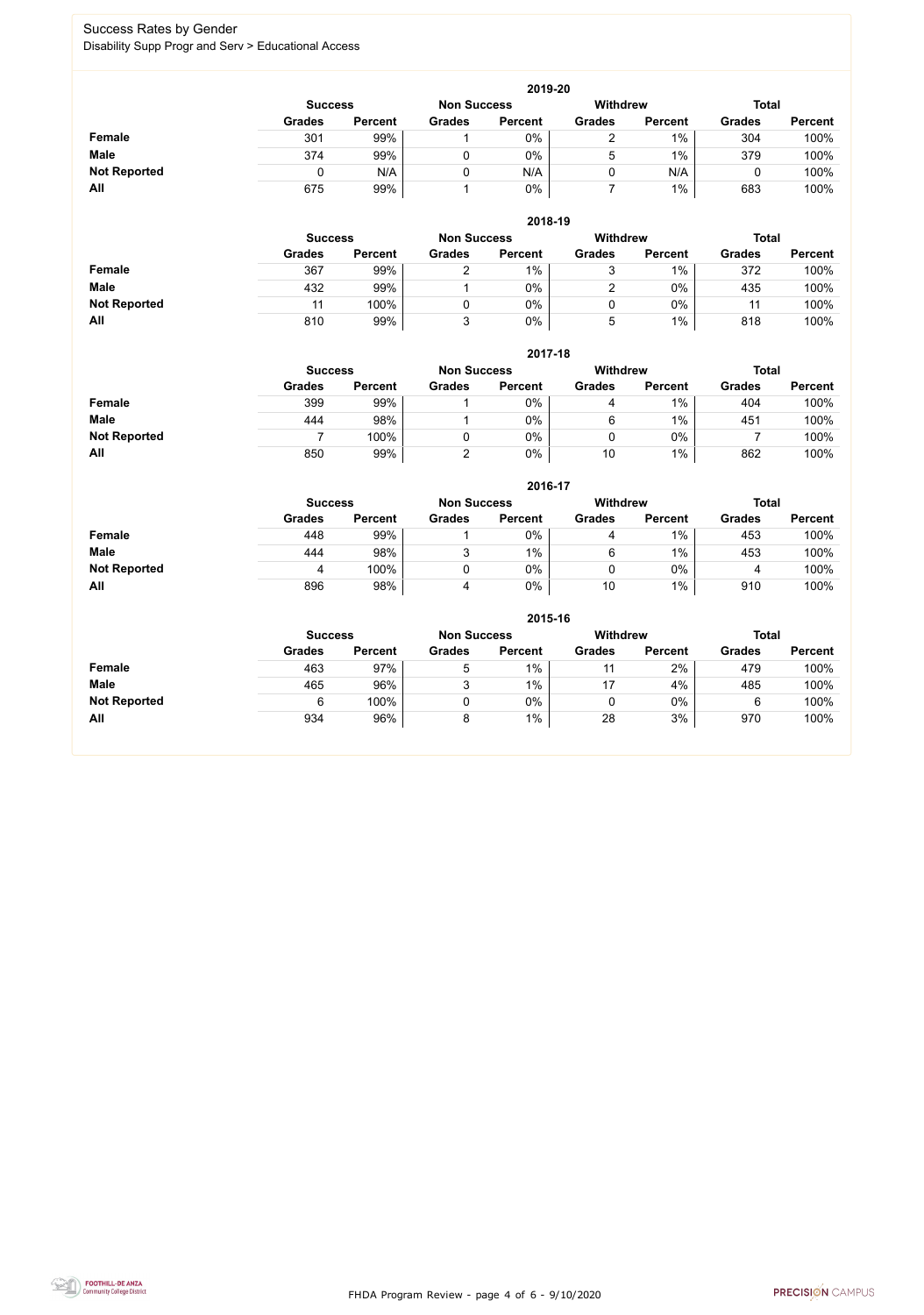FHDA Program Review - page 5 of 6 - 9/10/2020



## Success Rates by Age Disability Supp Progr and Serv > Educational Access

|            |                |                    |               | 2019-20         |               |                |               |                |
|------------|----------------|--------------------|---------------|-----------------|---------------|----------------|---------------|----------------|
|            | <b>Success</b> | <b>Non Success</b> |               | <b>Withdrew</b> |               | <b>Total</b>   |               |                |
|            | <b>Grades</b>  | <b>Percent</b>     | <b>Grades</b> | <b>Percent</b>  | <b>Grades</b> | <b>Percent</b> | <b>Grades</b> | <b>Percent</b> |
| 19 or less | 14             | 93%                |               | 7%              | 0             | $0\%$          | 15            | 100%           |
| $20 - 24$  | 57             | 97%                |               | $0\%$           | າ             | 3%             | 59            | 100%           |
| 25-39      | 158            | 100%               | 0             | $0\%$           | 0             | 0%             | 158           | 100%           |
| $40 +$     | 446            | 99%                |               | 0%              | 5             | $1\%$          | 451           | 100%           |
| All        | 675            | 99%                |               | $0\%$           |               | $1\%$          | 683           | 100%           |

|            |                |                    |               | 2018-19         |               |                |               |                |
|------------|----------------|--------------------|---------------|-----------------|---------------|----------------|---------------|----------------|
|            | <b>Success</b> | <b>Non Success</b> |               | <b>Withdrew</b> |               | <b>Total</b>   |               |                |
|            | <b>Grades</b>  | <b>Percent</b>     | <b>Grades</b> | <b>Percent</b>  | <b>Grades</b> | <b>Percent</b> | <b>Grades</b> | <b>Percent</b> |
| 19 or less | 19             | 100%               | 0             | $0\%$           | 0             | $0\%$          | 19            | 100%           |
| $20 - 24$  | 59             | 100%               |               | $0\%$           |               | $0\%$          | 59            | 100%           |
| 25-39      | 170            | 99%                |               | $0\%$           |               | $1\%$          | 171           | 100%           |
| $40 +$     | 562            | 99%                | 3             | $1\%$           | 4             | $1\%$          | 569           | 100%           |
| All        | 810            | 99%                | 3             | $0\%$           | 5             | 1%             | 818           | 100%           |

#### **2017-18**

|            |                |                    |               | 2017-18         |               |                |               |                |
|------------|----------------|--------------------|---------------|-----------------|---------------|----------------|---------------|----------------|
|            | <b>Success</b> | <b>Non Success</b> |               | <b>Withdrew</b> |               | <b>Total</b>   |               |                |
|            | <b>Grades</b>  | <b>Percent</b>     | <b>Grades</b> | <b>Percent</b>  | <b>Grades</b> | <b>Percent</b> | <b>Grades</b> | <b>Percent</b> |
| 19 or less | 15             | 94%                |               | 0%              |               | 6%             | 16            | 100%           |
| $20 - 24$  | 57             | 92%                |               | 0%              | 5             | 8%             | 62            | 100%           |
| 25-39      | 205            | 99%                |               | 0%              |               | 1%             | 208           | 100%           |
| $40 +$     | 573            | 99%                |               | 0%              |               | $0\%$          | 576           | 100%           |
| All        | 850            | 99%                |               | 0%              | 10            | $1\%$          | 862           | 100%           |

#### **2016-17**



|            |                |                    |               | 2010-17         |               |                |               |                |
|------------|----------------|--------------------|---------------|-----------------|---------------|----------------|---------------|----------------|
|            | <b>Success</b> | <b>Non Success</b> |               | <b>Withdrew</b> |               | <b>Total</b>   |               |                |
|            | <b>Grades</b>  | <b>Percent</b>     | <b>Grades</b> | <b>Percent</b>  | <b>Grades</b> | <b>Percent</b> | <b>Grades</b> | <b>Percent</b> |
| 19 or less | 12             | 100%               |               | 0%              |               | $0\%$          | 12            | 100%           |
| $20 - 24$  | 47             | 92%                |               | 0%              | 4             | 8%             | 51            | 100%           |
| 25-39      | 227            | 99%                |               | $1\%$           |               | $0\%$          | 230           | 100%           |
| $40 +$     | 610            | 99%                |               | 0%              | 5             | $1\%$          | 617           | 100%           |
| All        | 896            | 98%                |               | 0%              | 10            | $1\%$          | 910           | 100%           |

|            |                                      |                |               | 2015-16        |               |                 |               |                |
|------------|--------------------------------------|----------------|---------------|----------------|---------------|-----------------|---------------|----------------|
|            | <b>Non Success</b><br><b>Success</b> |                |               |                |               | <b>Withdrew</b> | <b>Total</b>  |                |
|            | <b>Grades</b>                        | <b>Percent</b> | <b>Grades</b> | <b>Percent</b> | <b>Grades</b> | <b>Percent</b>  | <b>Grades</b> | <b>Percent</b> |
| 19 or less | 22                                   | 85%            |               | 4%             | 3             | 12%             | 26            | 100%           |
| 20-24      | 23                                   | 92%            |               | $0\%$          | 2             | 8%              | 25            | 100%           |
| 25-39      | 236                                  | 97%            | 3             | 1%             | 5             | 2%              | 244           | 100%           |
| $40 +$     | 653                                  | 97%            | 4             | 1%             | 18            | 3%              | 675           | 100%           |
| All        | 934                                  | 96%            | 8             | $1\%$          | 28            | 3%              | 970           | 100%           |